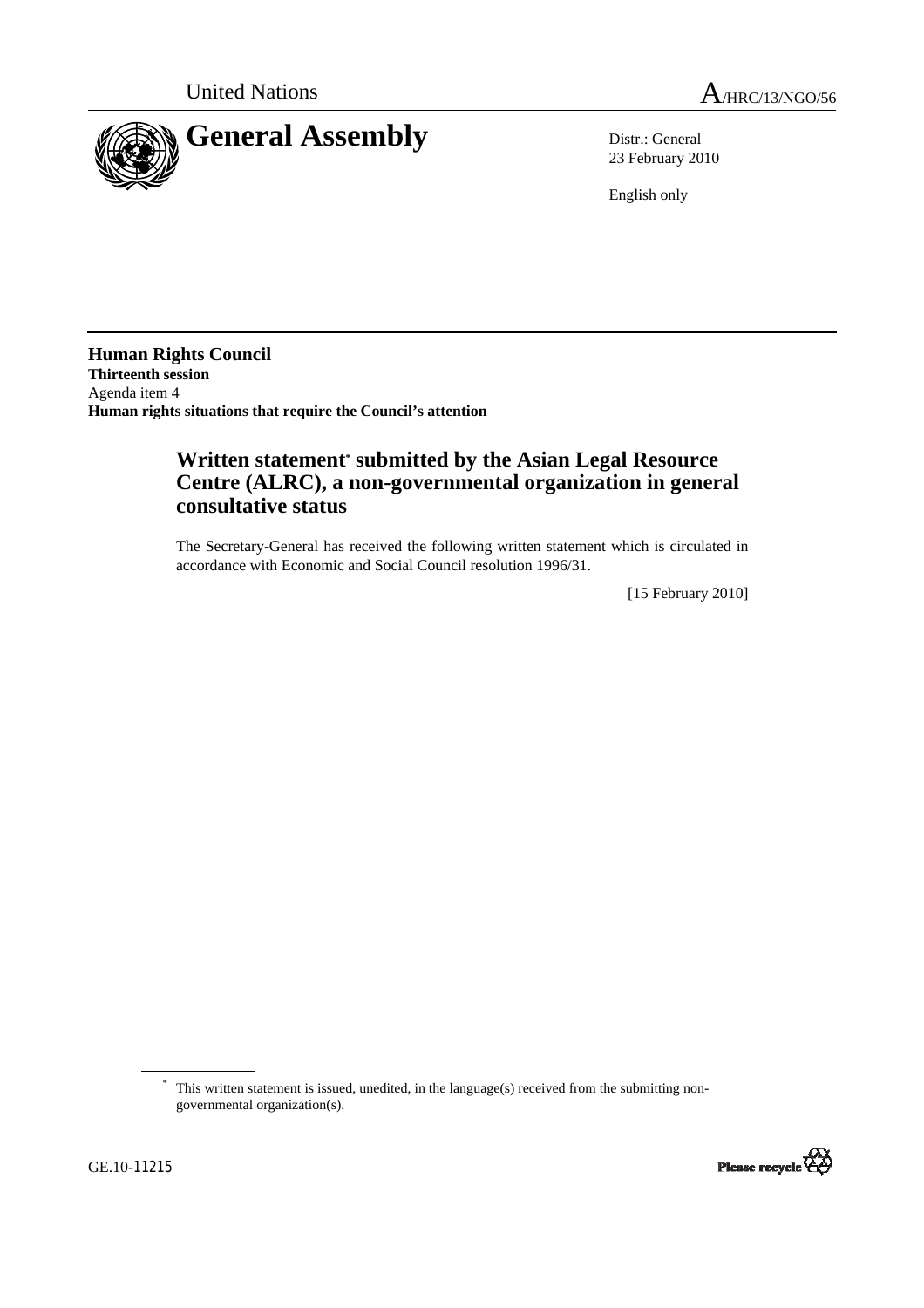## **Myanmar: Torture of detainees in Myanmar**

1. Anecdotally, the use of torture in Myanmar is extremely common. Torture is committed not only in special interrogation centres at the hands of military intelligence personnel and Special Branch police but also in ordinary police stations around the country, and cruel, inhuman and degrading treatment or punishment is routine in prisons and other detention facilities.

2. In September 2009, some thousands of prisoners were released from Myanmar jails. While their release was welcomed, some of the detainees told overseas media and human rights groups of the types of torture that they had suffered during interrogation. The physical and mental injuries caused were either not adequately treated or not treated at all during their imprisonment, causing some of them lifelong damage. Among them:

Ko Myo Yan Naung Thein, a former technical institute student, who was assaulted by unknown assailants and taken from a march during the monk-led protests of September 2007. He suffered injuries to his nerves during torture under interrogation and did not get adequate treatment in Sittwe Prison; he is now reportedly unable to walk.

b. Ko Bo Bo, a former student leader also known as Ko Moe Kyaw Thu, who had been imprisoned on a range of charges since 1992. He told a radio station abroad that after his arrest he was taken to a military intelligence unit in Rangoon where he was hooded and repeatedly assaulted, denied water and refused access to a toilet. During his term at Ohboe Jail he was twice seriously assaulted, in 2000 and 2005, causing him to suffer constant headaches.

c. U Aung Myint, who was also detained after September 2007 and jailed on a two-year sentence at Myaungmya, of which he served nearly the full time. He also said on radio that he and other prisoners had been tortured and had not received timely medical attention during imprisonment.

3. At the same time that these persons were being released, others were being arrested and tortured. It is important to underscore that most such persons are not political detainees of the type that normally attract the largest amount of attention concerning abuses of human rights in Myanmar. Rather, most are ordinary criminal suspects who are tortured for reasons of money and other advantage of the police. For instance, in one case that came to the attention of the Asian Legal Resource Centre (ALRC) at the end of September 2009 two young male victims were tortured at an urban police station over an alleged robbery. Neither of them was taken before a judge, even though this should have happened within 24 hours of arrest. According to the first:

"I was interrogated by eight police for three days. They said to give back what I had robbed. They covered my face with a sarong and then four or five of them assaulted me. They hit me on the cheeks and punched me in the face. They hit me with batons over a hundred times on my ankles, finger and elbow joints, shoulder blades and head. They made me stand on my tip-toes then put something with sharp points under my feet and made me hold a pose like I was riding a motorcycle, for about two hours. They prodded my back with a baton. During this time they were drunk."

4. He added that his wife paid the police the equivalent of around USD100, which is a couple of month's wages for poor people in Myanmar, so that they would not torture him. His companion also said that, "I was detained and interrogated for two days. While interrogating me they hit my cheeks and pressed a piece of bamboo on my shins and ran it up and down. They kept my wristwatch."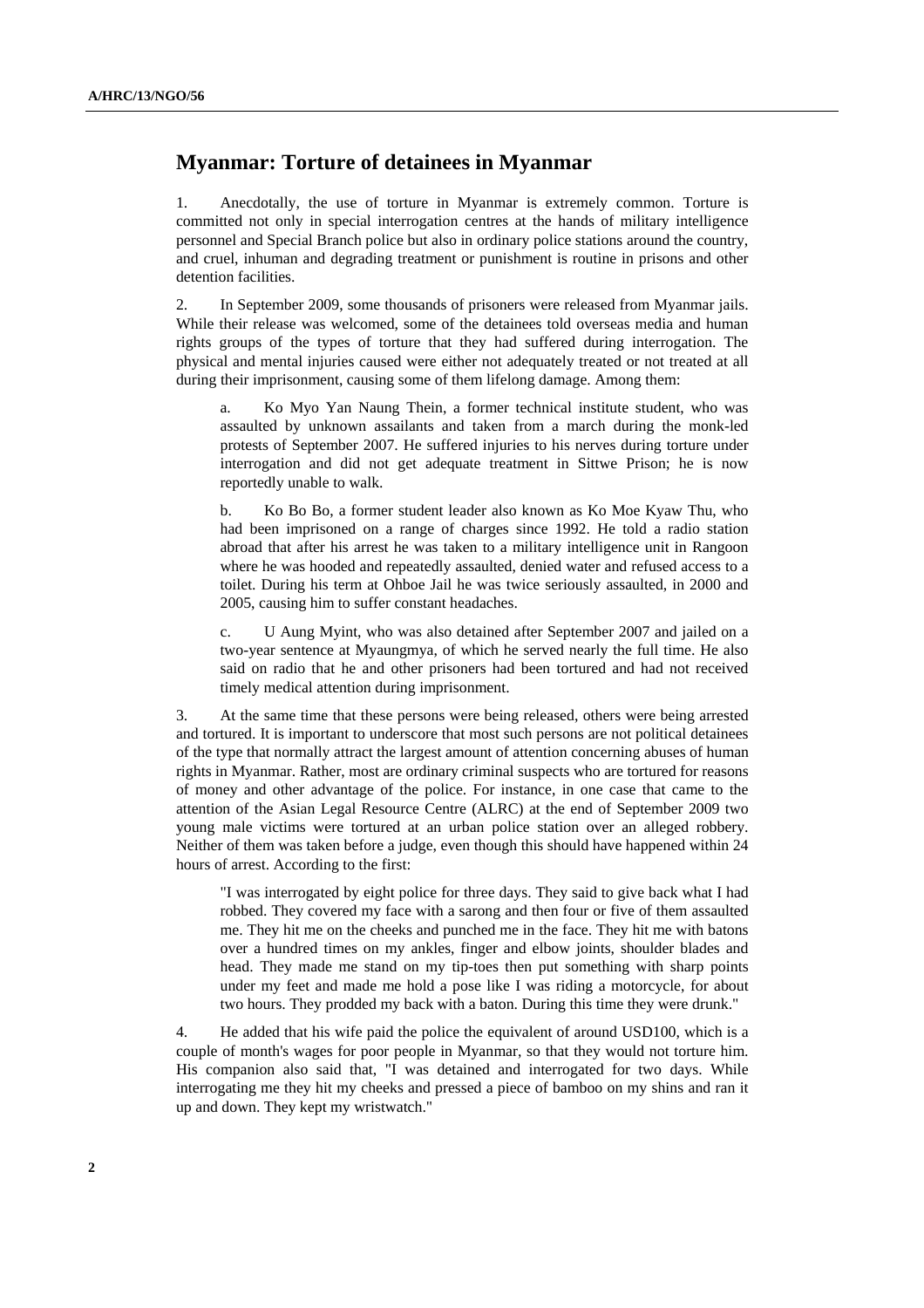5. The techniques described in this case are advanced methods of routine torturers. The motorcycle and rolling bamboo are particularly familiar methods in the documentation of military intelligence and special police torturers. However, the torturers in this case were police in an ordinary suburban station. Thus the methods of torture ordinarily associated with cases of political prisoners or alleged insurgents are spreading across the entire system.

6. Also in September the ALRC received information on the alleged torture of Dr. Wint Thu and eight others who were arrested and accused over their involvement in a prayer campaign for the release of political prisoners, and of having had contact with groups abroad that the state has designated unlawful. They were allegedly held incommunicado until their trials in December and tortured as follows.

a. Officers including Sub-inspectors Aung Thwin, Hsan Lin and Win Myint Htun allegedly forced Than Htaik Aung to stand with toothpicks inserted into his heels, to drink putrid drain water, and allegedly also came into his cell and urinated. Officers including Police Captain Zaw Lwin and Sub-inspectors Thet Wei, Kyaw Myo Hlaing and Kyaw Htoo Naing allegedly forced U Nandawuntha, a monk, to stand throughout two days of interrogation and then forced him to kneel on sharp gravel while an officer jumped up and down on his calves. If he didn't give the answers that they wanted then they hit him on the head with a wooden rod. Dr. Wint Thu and Ko Myo Han were also both allegedly forced to stand throughout interrogations of two and four nights respectively.

b. Four officers at the Aungthapyay interrogation facility in Yangon Division, including Sub-inspectors Win Myint and Soe Aung allegedly dripped candle wax onto the genitalia of co-accused Wei Hypoe, splashed him with boiling water and tied him to metal bars then assaulted him with bamboo rods. They also applied a stinging substance to his open wounds.

c. In a related case, Special Branch officers Sub-inspector Thet Wei and Kyaw Htoo Naing alleged injected a detainee from Nyaung-U by the name of Ko Zaw Zaw with an unknown substance during interrogation.

7. All of the victims were sentenced to long jail terms in December, at a closed court inside a prison. Their convictions were reportedly based upon the confessions that the police obtained through the use of torture.

8. Although the Evidence Act and other parts of law prohibit the use of confessions obtained during police interrogation, the current Supreme Court of Myanmar has enabled their use and has thereby encouraged the practice of torture by virtue of a number of orders, including two rulings from 1991. In the first of these, the U Ye Naung case, the court overturned all previous precedent and effectively also the Evidence Act itself by allowing for evidence obtained during a military intelligence interrogation to be admitted to trial where the accused could not prove that it had been obtained through duress. Similarly, in the second, the Maung Maung Kyi case, the court placed the burden of proof onto the accused to show that he had not been tortured and threatened into making a confession.

9. The systemic consequences of these and other similar rulings are twofold: first, courts at all levels in Myanmar routinely accept as evidence confessions that have been obtained through the use of torture; and second, anecdotally the use of torture is now more widespread than at any time in recent decades. The making of payments to police officers to have them not torture detainees is also reportedly commonplace, although the making of such payments does not apply in cases like that of Dr. Wint Thu where the families of victims are not even able to locate the whereabouts of their loved ones, much less do anything to stop their suffering through the payment of money or by other means.